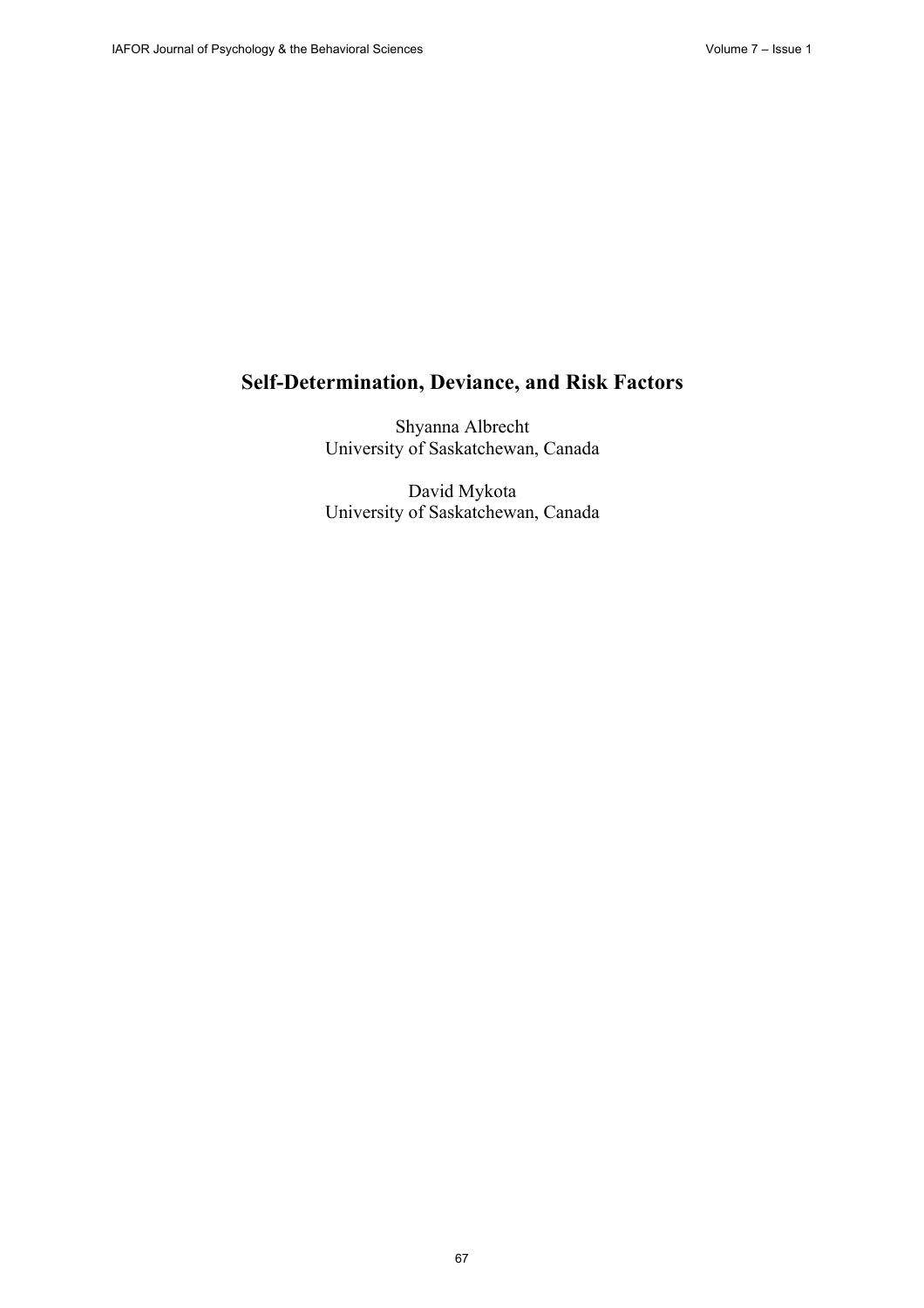### **Abstract**

Deviant behaviours are a significant cost to Canadian society and can incur an immeasurable amount of emotional and physical damage every year (Office of the Parliamentary Budget Officer, 2018; The John Howard Society of Canada, 2018). There have been numerous studies on the role of risk factors in affecting deviant behaviours, however, few of these have examined the influence of self-determination on deviance (Mann et al., 2010; Murray & Farrington, 2010; Zara & Farrington, 2010). This study intends to fill this gap by investigating the interactions between self-determination, gender, risk factors, and deviance. Participants were invited through the University of Saskatchewan's PAWS and SONA systems to complete an online survey that asked questions relating to gender, self-determination, risk factors, and deviance. A Chi-square Test for Independence was utilized to explore the explicit relationships between the type of self-determination and gender differences. In addition, a two-way MANOVA was used to compare self-determination and gender together in relation to deviance and risk factors. A Chi-square test found that there was not a significant relationship between gender and selfdetermination while the two-way MANOVA found a significant interaction effect between self-determination, deviance, and risk factors. However, when the interaction was examined further through univariate ANOVAs, no significant differences were found. Future research that examines and expands on the relationship between self-determination, gender, risk factors and antisocial behavior is suggested.

*Keyword*s: antisocial behaviours, deviance, gender, risk factors, self-determination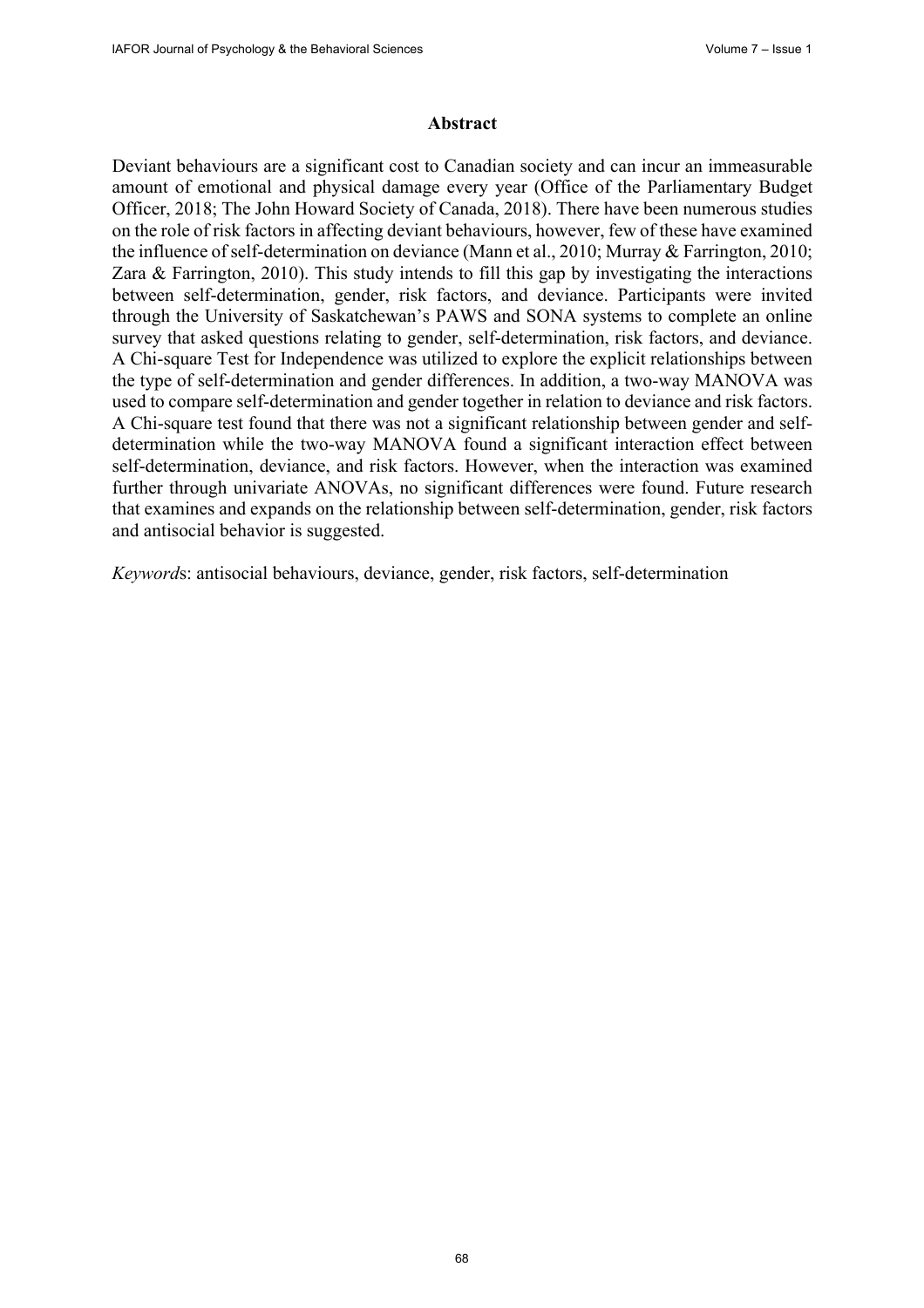Understanding deviant behaviour and why individuals engage in it is crucial to provide effective prevention, assessment, and treatment of such behaviours. While there are various definitions of deviant or antisocial behaviour, these behaviours typically involve any type of behaviour that is considered harmful (i.e. lying, bullying, skipping work, assault, etc.), goes against the generally agreed-upon norms in society, and that elicits a negative response (Cho et al., 2010; Reavy, Stein et al., 2012). For this study, the terms antisocial and deviant will be treated as interchangeable.

Deviant behaviour has several undesirable consequences for society and on individuals – the financial, emotional, and potentially physical effects on victims, the financial cost of treatment, and the cost of preventative measures throughout society (i.e., security measures), just to name a few. By increasing the collective understanding of why individuals engage in antisocial behaviours, society can provide more effective preventive, assessment, and treatment techniques that target these behaviours. Both criminal and non-criminal deviant acts can have huge detriments on society, including financial, emotional, and physical impacts, as the most apparent consequences of these behaviours.

The purpose of this study is to understand how self-determination (otherwise known as motivation), gender, deviance, and risk factors are intertwined. The objectives of the study are i) to determine if there is a significant relationship between each of the types of selfdetermination (autonomous, controlled, and impersonal) and gender and ii) how do the types of self-determination orientations (autonomous, controlled, and impersonal) and gender interact with the number and severity of deviant acts an individual engages in, and the amount of risk factors present for each individual. While there has been a multitude of research done on risk factors that may lead an individual to a criminal lifestyle, the impact of selfdetermination, along with gender, have not been widely researched in this way (Mann et al., 2010; Murray & Farrington, 2010; Zara & Farrington, 2010).

# **Self-Determination Theory**

Conceptually, Self Determination Theory (SDT) began as an exploration into intrinsic motivation, which at the time contrasted with behaviourist notions of motivation (Deci & Ryan, 1980a; 1980b). As SDT developed, early theoretical understandings of intrinsic and extrinsic motivation evolved (Deci & Ryan, 1985). This concern with how individuals organized their actions saw the advancement of the four main tenants of SDT that are most fundamental to the theory. First, that the type of motivation an individual holds is more central in predicting outcomes than the amount of motivation; second, there are three basic, universal human psychological needs related to motivation - competence, autonomy, and relatedness; third, there are three types of motivation orientations or regulatory systems – autonomous, controlled, and impersonal, and three corresponding types of motivation – intrinsic, extrinsic, and amotivation; and fourth, that all people have each of the motivation orientations, but to varying degrees, and that each individual typically has more of one type than the others (Deci & Ryan, 1985; 2000; 2008a; 2008b; Ryan & Deci, 2019; 2020).

Intrinsic motivation involves participating in activities because they are inherently interesting and satisfying to the individual, rather than due to separate, external outcomes. Intrinsic motivation is considered by Deci and Ryan (2000) as a volitional, or self-determined activity. Intrinsically motivated activities are often done to meet the innate, basic human psychological needs of competence, autonomy, and relatedness.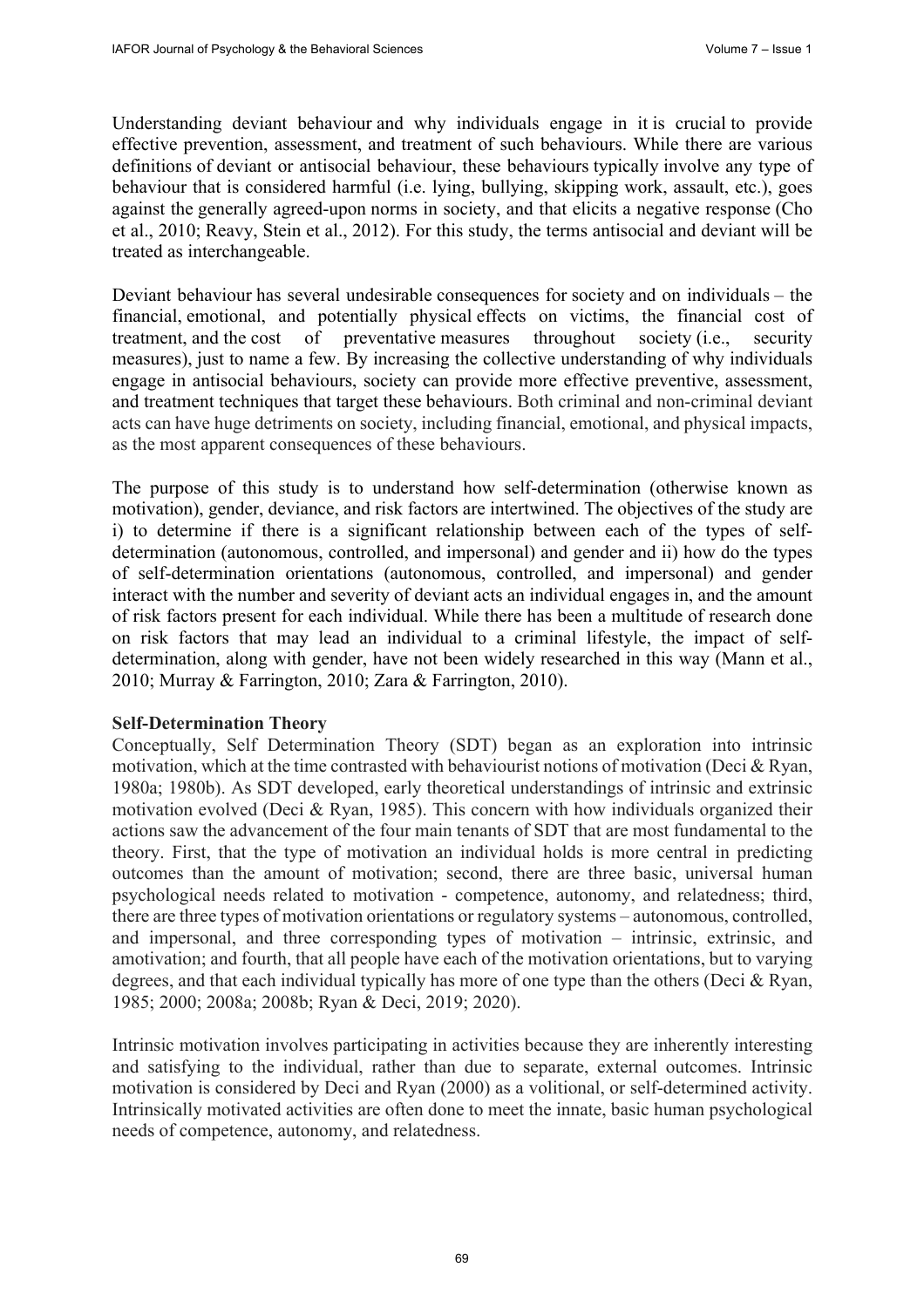According to Deci and Ryan (1985; 2000; 2008b), individuals participate in extrinsic behaviours to attain a separate, external outcome. More specifically, Deci and Ryan (2000) identified four types: external regulation, introjection, identification, and integration, which exist on a spectrum of motivation and locus of control.

Amotivation is regarded by Deci and Ryan (1985; 2000) to be the absence of motivation. Deci and Ryan (2000; 2008a) continued on to explain that amotivation occurs when an individual does not value an activity, does not perceive that they are competent enough to accomplish it, or that they do not believe a behaviour will result in a desired outcome. Deci and Ryan (1985) also liken amotivation to depression or other periods of low interest and energy.

Further, SDT postulates that there are three basic, innate psychological human needs required for effective functioning and psychological health– competence, autonomy, and relatedness (Deci & Ryan, 2000; 2008b; Ryan et al., 2019). The presence or absence of each of these needs also influences an individual's motivational orientation. Previous research has supported the existence of these needs, and that they are consistent across cultures and worldviews (Deci  $\&$ Ryan, 2008b).

Competency is largely known as the feeling that one can successfully and efficiently complete a task or activity. Autonomy is commonly known as "the ability for one to make their own decisions". Both competency and autonomy can be increased through positive feedback and choice, and thwarted by negative feedback and rewards based on task performance. Finally, relatedness provides us with a sense of belongingness to a person, group, society, or culture (Deci & Ryan, 2000).

# **Motivational Orientations**

While there are three main types of motivation, intrinsic, extrinsic, and amotivation, according to Deci and Ryan (1985) there are also three types of motivational orientations which guide said behaviours. These orientations are all-encompassing and include an individual's beliefs, attitudes, and perceived locus of control. The motivational orientations theorized by Deci and Ryan (1985) are autonomy orientation, control orientation, and impersonal orientation. Most individuals have aspects of each of the three orientations, however, individuals have differing levels of each of the orientations (Deci & Ryan, 1985). It is more accurate to describe the orientations as sliding scales rather than determinant groups. Further, it is important to note that Deci and Ryan (1980a; 1980b; 2000) hypothesized that the type of motivation, more so than the amount of motivation, is what guides our actions and behaviours.

In the autonomy orientation, individuals participate in activities in correspondence to their values and their own volition (Deci & Ryan, 2008b). These individuals are driven by their need for personal satisfaction and competence, hence they tend to organize their priorities based on their personal goals and interests. They also choose to seek out opportunities that strengthen their autonomy, competence, and relatedness to others such as jobs that require a high level of initiative and have a large amount of freedom (Deci & Ryan, 1985; 2000; 2008b). As reasonably expected, intrinsic motivation is an example of someone behaving in an autonomous way (Deci & Ryan, 2008b). However, there are also autonomous forms of extrinsic motivation. These are similar to intrinsic motivation in their volitional nature, except that extrinsic autonomous motivation is not organized around enjoyment or interest. Rather, extrinsic autonomous motivation is integrated and identified based on the perceived worthiness or value of the activity to the individual (Ryan & Deci, 2020).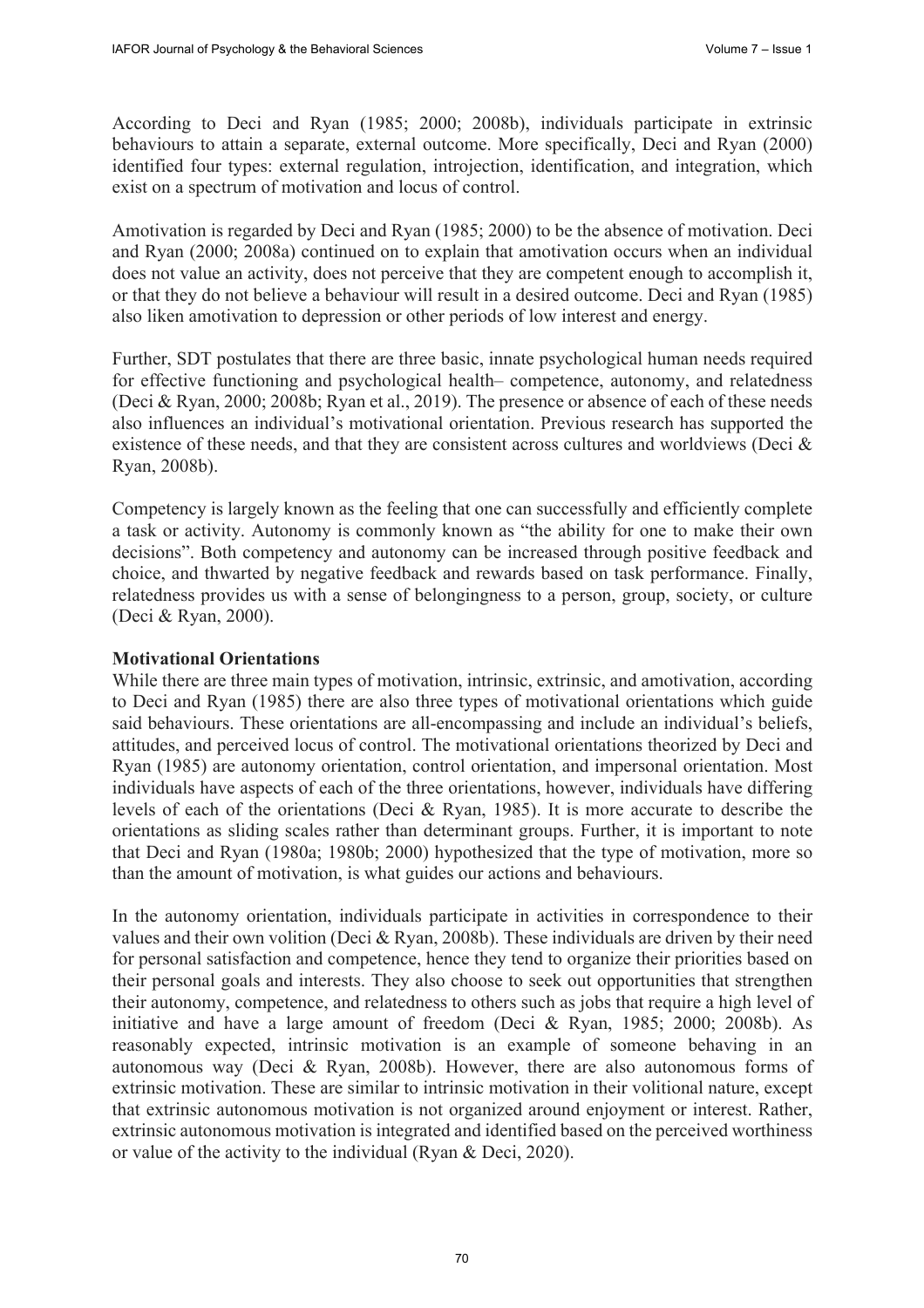In this sense, Ryan and Deci (2020) postulate that various forms of extrinsic self-regulatory systems exist, including external regulation, introjection, identification and integration. These self-regulatory systems co-exist along an autonomy continuum, with identification and integration regulations being influenced by an increase in autonomy and perceived value of the activity. As such, identification and integration are considered to be aspects of extrinsic autonomous motivation. High autonomy then, has been shown to lead to several positive life outcomes, such as better psychological, social, and physical well-being, higher self-esteem, better learning, greater work satisfaction and relationship outcomes and that this occurs across many distinct and varied cultures (Baard et al., 2004; Chirkov & Ryan, 2001, Chirkov et al., 2003; Deci et al., 1989; Deci & Ryan, 2008a; Lynch et al., 2005; Sheldon et al., 2004).

In the control motivation orientation, individuals act on extrinsic motivation and engage in behaviours that are controlled through external pressures, leaving them to have an external locus of control, and lack volition and agency (Deci & Ryan, 1985). These individuals view factors such as pay and status, for example, as very important when making decisions or choosing jobs (Deci & Ryan, 2000; 2008b).

Finally, the impersonal orientation involves individuals that believe they cannot regulate or determine their own behaviour, and who tend to view outcomes to be independent of their behaviour (Deci & Ryan, 1985; 2000). Individuals that suffer with depression and/or anxiety often have these cognitions and may believe that they are unable to control or change their situation. These individuals often follow expectations, not because they are controlled by them, but because they lack the intentionality needed to do something different (Deci & Ryan, 1985). Again, it is important to re-iterate that individuals do not solely fall into one of these three categories. Everyone has components from each of these categories, however, according to Deci and Ryan (1980a; 1980b; 2008b), we tend to be higher on the scale for one of these types than the others. Deci and Ryan (1980a, 1980b; 1985; 2000) also hypothesized that there is a range of different phenomena that are related to an individual's motivation orientation, including, but not limited to, their perceived locus of control, perceived competence, the presence or absence of salient rewards, and self-esteem.

### **Gender and Deviant Behaviour**

As mentioned previously, a significant difference between males and females engaging in criminal activities has been observed consistently for decades (Steffensmeier & Allan, 1996). Recently, females have been reported to account for approximately 25% of the police-reported crime in Canada (Savage, 2019). According to LaGrange and Silverman (1999), gendered differences are partially due to males generally maintaining a lower level of self-control and having higher amounts of potential opportunities. These researchers defined low self-control to include risk-seeking, impulsivity, temper, being present-oriented and careless, which in turn, can align with some of the characteristics in Deci and Ryan's (1985, 2000) controlled and impersonal orientations. Other researchers have found that certain risk factors, such as attention deficits, attachment to peers, depression, and childhood maltreatment influenced males and females differently (Abajobir et al., 2017; Daigle et al., 2007). Extrapolating from this, since there are fundamental differences in the critical risk factors for males and females, it could be theorized that males and females are likely to represent different self-determination orientations, with males showing dominance in the control and impersonal categories, and females in the autonomous category.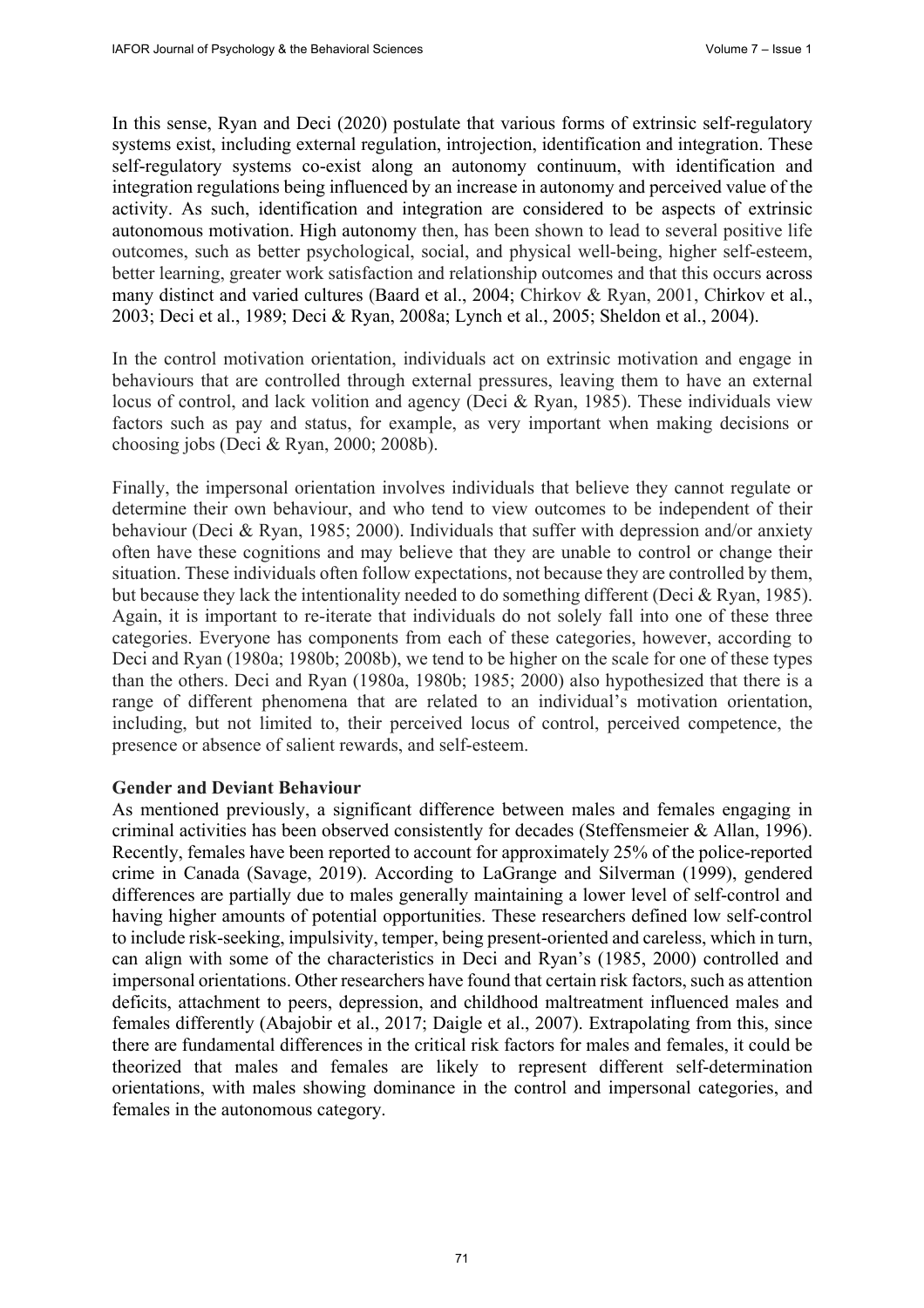### **Risk Factors and Deviant Behaviours**

Risk factors are generally described as "those characteristics, variables, or hazards that, if present for a given individual, make it more likely that this individual, rather than someone selected from the general population, will develop a disorder" (Mrazek & Haggerty, 1994, p. 127). Any number of risk factors can increase an individual's chance of engaging in deviant and/or criminal behaviour, however, they do not determine if someone will engage in those behaviours with any certainty whatsoever. Nevertheless, with each additional risk factor an individual has, the likelihood that they may participate in deviant behaviours increases (Shader, 2001). Self-Determination Theory postulates that if the offender's needs are met in a pro-social way, the offender's motivational orientation may shift and they will begin to engage in society in more prosocial ways. Subsequently, it could be predicted that an individual's specific motivational characteristics could act as a risk factor for engaging in deviant behaviours.

### **Methods**

This study explores the relationship between each self-determination category (autonomous, controlled, and impersonal) and gender. This includes examining the effect of gender on each of the types of self-determination, as well as investigating the interactions between the type of self-determination orientation and gender with the number and severity of deviant acts an individual may engage in and participant's amount of risk factors. There are three hypothesizes. First, there will be a significant relationship between gender and self-determination. More so, it is hypothesized that the autonomous orientation will be made up primarily of females, while the other two orientations (controlled and impersonal) will primarily consist of males.

Relating to the second research question, it is theorized that there will be a significant relationship between an individual's type of motivation orientation and their engagement in deviant activities. In particular, it is hypothesized that the control and impersonal orientations will result in higher amounts of deviant behaviours. Further, it is postulated that not only will the control and impersonal orientations lead to more antisocial behaviours, but they will also lead to more extreme antisocial behaviours as well. Finally, it is also hypothesized that gender will interact with self-determination and deviance decreasing the strength of the relationship between the amount of self-determination and deviance for females.

Lastly, it is theorized that there will also be a significant interaction between the motivational orientations and the number of risk factors present. Specifically, it is hypothesized the controlled and impersonal orientations will result in higher amounts of self-reported risk factors. Gender is again hypothesized to interact with this relationship, decreasing the strength of the relationship between the amount of self-determination and risk factors for females.

### **Participants**

The participant sample was derived from undergraduate students who were 18 years or older and were enrolled at the University of Saskatchewan. Participants completed an online selfreport survey through Survey Monkey and were compensated with either bonus credits or a chance to win a gift card. The University of Saskatchewan's PAWS and SONA systems was utilized to recruit the participant sample. Participants were ensured that their data would be deidentified and kept strictly confidential. As well, participants were informed that they could quit the study and ask to have their data withdrawn at any time, without any consequences, and would still receive appropriate compensation for their time. Finally, participants received a full explanation of the study and its' importance before they were given the opportunity to electronically sign an informed consent or to cease with the study. Once the informed consent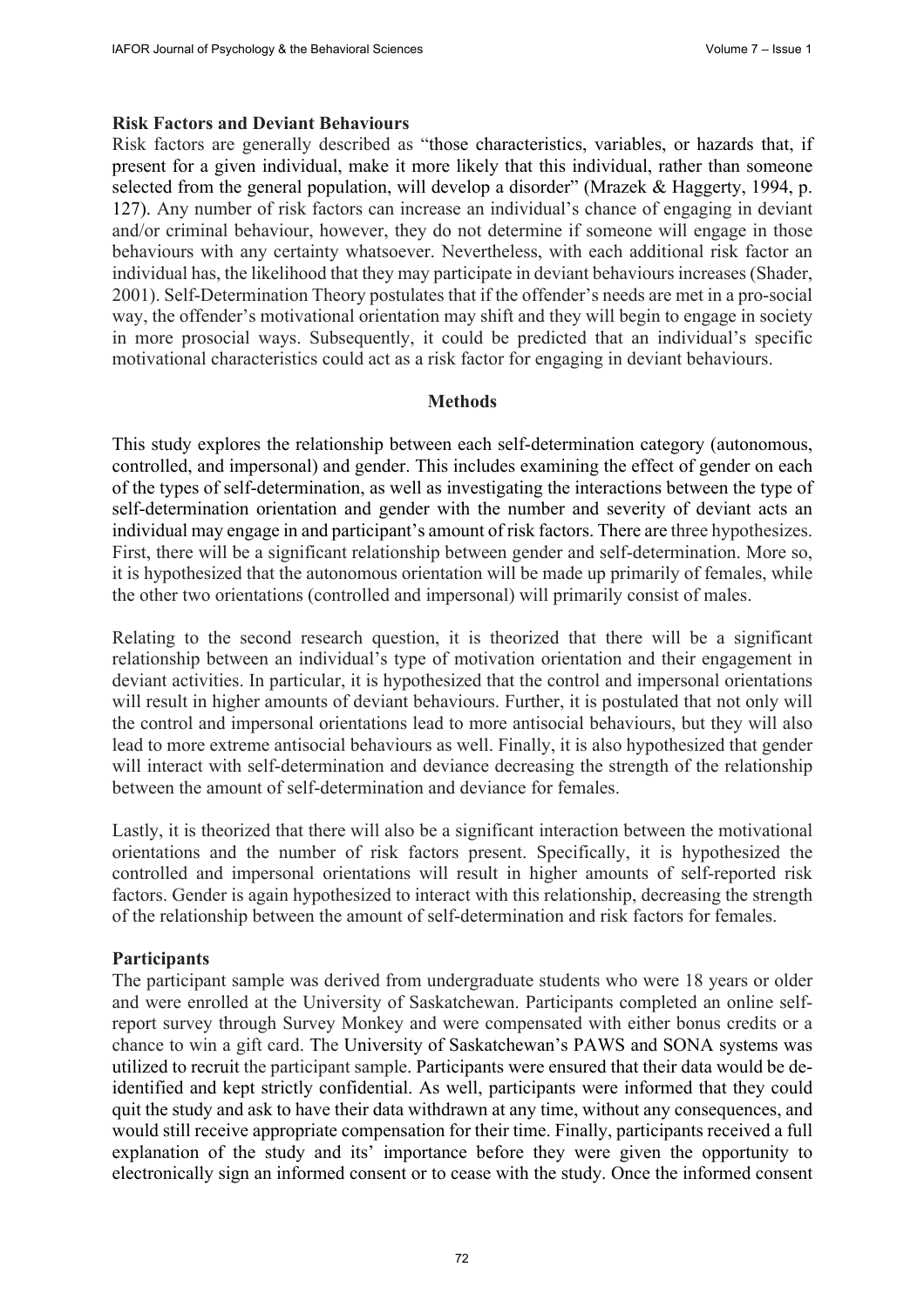process was complete, student participants were then welcomed to complete the survey package. The online survey consisted of four parts: demographic information, the General Causality Orientations Scale, a modified version of the Delinquent Activities Scale, and a modified version of the Violence Risk Scale. The survey package took approximately 15 minutes to complete.

### **Measures**

**Self-Determination.** The General Causality Orientations Scale - 17 item version (GCOS) was used to measure a participant's relative degree of autonomy, controlled, and impersonal orientations (Deci & Ryan, 1985). The GCOS is a survey that consists of a number of vignettes and three items for each vignette. Each of the three items corresponds with a motivation orientation. The participant is instructed to read the vignette and then rate how likely they would be to respond in each of the three ways on a Likert scale from  $1 - 7$  (1 being least likely, 7 being most likely). Ultimately, within each vignette, the respondent is indicating how likely they would be to respond in an autonomous, controlled, and impersonally consistent manner. At the end of the survey, respondents are given a score for each of the orientations. The GCOS has been shown to be internally consistent ( $\alpha = .75$ ), have good test-retest reliability ( $r = .74$ ) over two months, and behave as expected in correlation with other theoretically related constructs (Deci & Ryan, 1985).

*Deviant/Antisocial Behaviours.* The Delinquent Activities Scale (DAS), which is used as a binary self-report measure of delinquency, was used as a baseline source for identifying the amount and severity of deviant behaviours (Reavy et al., 2012). However, since the current study is more concerned about deviant rather than criminal behaviours, this scale was modified slightly to match the needs of this study. Severely antisocial items such as "been involved in gang fights" were changed slightly to more pertinent items such as "been involved in multiple fights" and items such as engaged in any other potentially minor illegal or deviant activities that have not been discussed above (i.e. drinking in public, not following posted rules, parking in no-parking areas) were added in order to supplement the questionnaire. Participants were instructed to indicate if they either have or have not participated in the given activities in the last 12 months. The DAS does not account for how frequently an individual participates in the same activity.

The amount or frequency of deviant behaviours was found by calculating the mean number of times any given participant answered *yes* to engaging in any of the activities. In order to assess for severity, items from the DAS were weighted according to current Canadian penalties, such as getting a warning for skipping work to a fine for distracted driving to incarceration for dealing drugs or theft, by separating them into five categories (Government of Canada, 2019). Participant's answers were coded, into one out of the five categories. Finally, the mean severity of behaviours was calculated for each participant with the coded values.

The DAS has been shown to have an internal consistency of  $\alpha$  = .69 for generalized delinquency and significant test-retest reliability ( $r = 204$ ,  $p = 006$ ). The researchers did note, however, that the low retest score could be due to a number of factors: a long retest interval (eight months), intervening treatments, or that the scales were intended to measure current and easily changeable behavioural patterns, not relatively stable personality traits. The DAS showed evidence of good construct validity when examined in relation to other relative factors (Reavy et al., 2012; Reavy et al., 2014). An analysis was run on the revised version of the DAS used for this study which revealed an internal consistency of  $\alpha$  = .82 for generalized delinquency.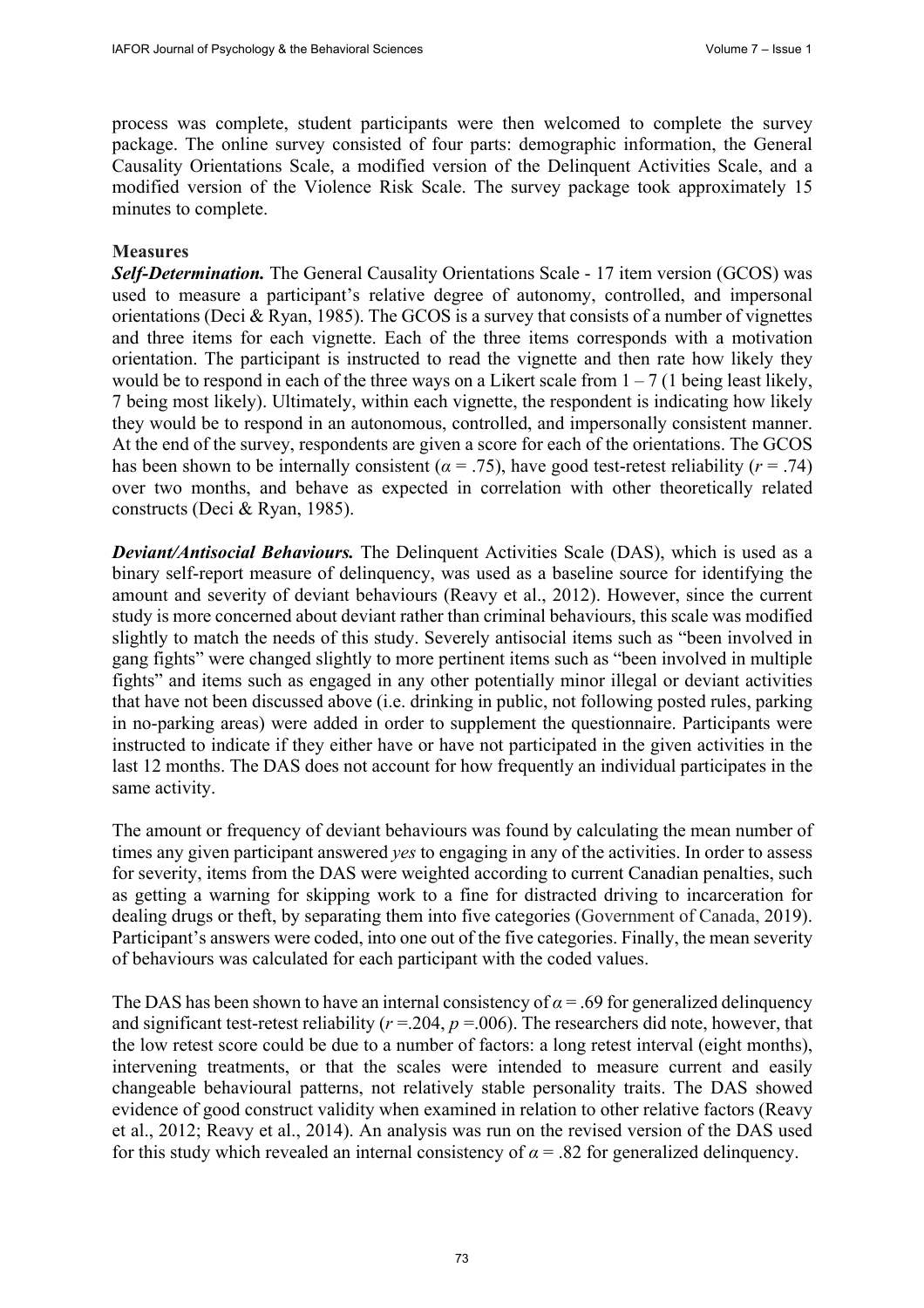*Risk Factors.* To assess the role of self-determination as a risk factor, its' relationship to other risk factors was considered to examine its' convergent validity. In order to measure convergent validity, participants completed the Violence Risk Scale (VRS) (Lewis et al., 2012). The VRS consists of 6 static and 20 dynamic factors, which are rated on a Likert type scale from 0 (very rarely) – 3 (very often). Typically, the items on this scale are rated by clinicians, but for the purpose of this study, they were self-reported by participants. Similar to the DAS, since the current study is interested in deviance in the general population, rather than violent behaviours in criminal populations, some of the VRS items were modified slightly. For example, items such as "prior release failures" and "security level at release" were removed from the survey, while more pertinent risk factors examining participants' outlook on education and family stress were added. The VRS acts as a strong primary source for the identification of other possible risk factors, with an internal consistency of  $\alpha = .93$  and interrater reliability of  $r = .93$ and  $r = .84$  (Gordon, 1998; Wong & Gordon, 2003; 2006). The VRS has also been shown to be successful in predicting recidivism anywhere from 1 to 4 years later (Wong & Gordon, 2006).

# **Data Analysis**

To investigate the research questions, two distinct data analysis methods were used. A Chisquare analysis was chosen due to its' non-parametric characteristics, which "allows us to make inferences about population frequencies from sample frequencies" (Evans, 1992, pg. 309). Chisquare is also used to test the frequencies of categorical variables, meaning that it compares the expected outcome to the observed outcome (Evans, 1992). A Chi-square Test for Independence was undertaken to analyze if self-determination and gender are dependent.

A two-way MANOVA was also chosen as a method of analysis due to its ability to compare multiple independent variables with numerous levels to multiple dependent variables. For the MANOVA, the independent variables were the type of self-determination, which is comprised of three levels: the autonomous orientation, the control orientation, and the impersonal orientation, and gender, which has two levels: female and male. The dependent variables were the number of deviant behaviours engaged in, the severity of the deviant behaviours engaged in, and participant's scores on the VRS. By examining participant's scores on the VRS, it is possible to observe the interactions between self-determination, gender, deviance and other well-known risk factors to have a more complete view of the relationship between selfdetermination and deviance.

As part of the data analysis, the statistical assumptions for a MANOVA were checked to see if they were met (Field, 2013). Box's Test of Equality of Covariance was used to determine that the assumption of homogeneity of covariance matrices was met. Levene's Test of Equality of Error Variances was also checked for non-significance (p<0.5). Multivariate normality of residuals and random sampling have also been assumed. Finally, Wilk's Lambda was chosen to determine the differences of variances between groups.

### **Results**

The results presented examine the interactions between type of self-determination orientation (autonomous, controlled, and impersonal), gender, the number and severity of deviant acts an individual may engage in, and participant's amount of risk factors. An individual's selfdetermination orientation was measured by the General Causality Orientation Scale (GCOS) (Deci & Ryan, 1985), while the number and severity of deviant acts were measured through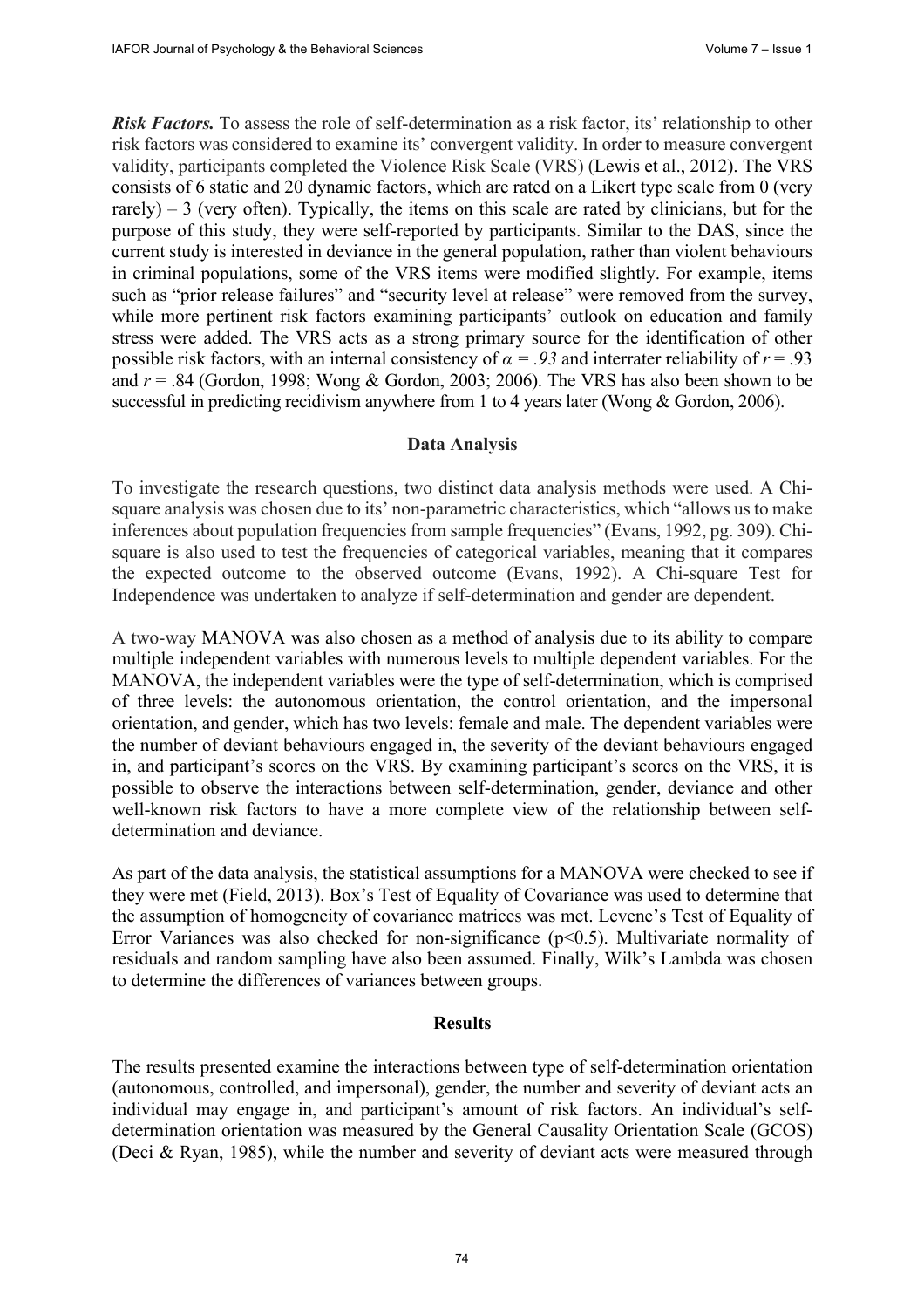the Delinquent Activities Scale (DAS) (Reavy et al., 2012), with an individual's amount of risk factors measured by the Violence Risk Scale (VRS) (Wong & Gordon, 2003).

442 individuals participated in this study. However, eight participants requested for their data to be withdrawn and two participants were excluded from the data analysis as they were under 18 years of age, leaving 432 participants. Descriptive statistics including gender, age, ethnicity, year of study, and program of study were collected in order to be able to describe the sample population in detail. The remaining sample ( $N=432$ ) was predominantly female (77%,  $N =$ 333), Caucasian (64%, N=275), in either their first (26%, N=111) or second (28%, N=119) year of university, in either Arts  $(33\%, N=142)$  or Science  $(37\%, N=157)$  as their field of study, and had a median age range of 18-24 years with age groupings ranging from 18 to 54 years. After assessing demographic information, 18 participants were removed due to a significant amount of missing data and nine participants were removed for having scores over three standard deviations above the test means for the number of deviant acts, the severity of deviant acts, and the number of risk factors. Finally, participants who identified as "nonbinary" (N=5) were removed from the data population due to the low numbers and because this research was primarily interested in differences between individuals who identified as male or female, leaving 400 participants to be included in the analysis. Since the removed participants were a part of the population sample, they were included in the demographic statistics. The outliers were identified through a box plot graph and data points were excluded from the Chi-square Test for Independence and the MANOVA analysis.

In determining if there is a significant relationship between each of the types of selfdetermination (autonomous, controlled, and impersonal) and gender a Chi-square Test for Independence was conducted. The Chi-square Test for Independence was not significant for self-determination and gender,  $X^2$  (2, N = 400) = 1.33, p < .05. The findings indicate that selfdetermination and gender are independent

A two-way MANOVA was conducted to ascertain how self-determination orientations (autonomous, controlled, and impersonal) and gender interact with the number and severity of deviant acts an individual engages in and the amount of risk factors present for each individual. Since a MANOVA is the intended method of analysis, the MANOVA assumptions were checked. Box's Test of Equality of Covariance Matrices was not significant ( $p = .119$ ), meaning that the assumption of homogeneity between groups was met for this analysis. Levene's Test of Equality of Error Variances ( $p$ <0.5) also showed non-significant results in all three variables assessed (number of deviant acts;  $p = .893$ , severity of deviant acts;  $p = .447$ , and the number of risk factors;  $p = .855$ ), further supporting that the assumption of homogeneity between groups had been met. Due to the sample size, the assumptions of multivariate normality of residuals and random sampling are assumed.

Pillai's Trace is used to determine the differences of variances between groups, as all the assumptions of a MANOVA were met but the sample sizes were unequal. According to Field (2013) in such situations, Pillai's Trace is the most robust test statistic when working with unequal sample sizes when the MANOVA assumptions are met.

In Table 1 the composite scores for self-determination by gender show a significant interaction effect (Pillai's Trace = .056,  $(F = 9, 1191) = 2.538$ ,  $p = .007$ ,  $Eta^2 = .019$ ). The effect of selfdetermination on the dependant variables is significant (Pillai's Trace = .032,  $F(6, 792)$  = 2.153,  $p = 0.046$ ,  $Eta^2 = 0.016$ ), meaning that self-determination accounts for 1.6% of variance in deviance and risk factors. When between-subject tests were run, the interaction between self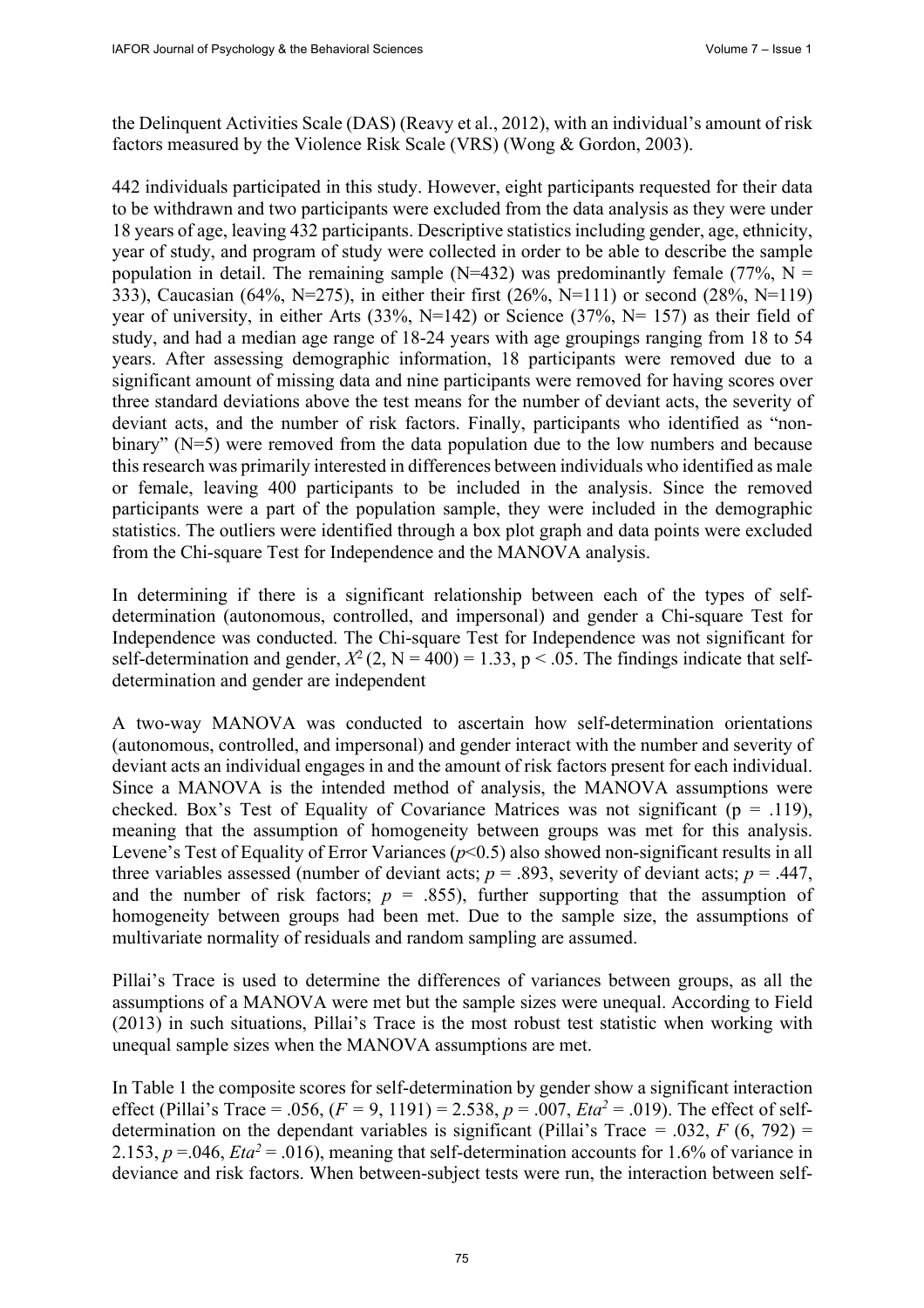determination by gender and the number of deviant acts is shown to be significant *F* (3, 397)  $= 3.38, p = .018, Eta<sup>2</sup> = .025.$ 

# **Table 1**

*MANOVA Results*

| Variable      |                    | Valu | $\rm F$ | Hypothesi | Error df         | Sig.    | Partial Eta |
|---------------|--------------------|------|---------|-----------|------------------|---------|-------------|
|               |                    | e    |         | s df      |                  |         | Squared     |
| Self-         | Pillai's Trace     | .032 | 2.153   | 6.000     | 792.000          | $.046*$ | .016        |
| Determination |                    |      |         |           |                  |         |             |
|               |                    |      |         |           |                  |         |             |
|               | Wilk's Lambda      | .968 | 2.148   | 6.000     | 790.000          | $.046*$ | .016        |
|               |                    |      |         |           |                  |         |             |
|               | Hotelling's Trace  | .033 | 2.143   | 6.000     | 788.000          | $.047*$ | .016        |
|               |                    |      |         |           |                  |         |             |
|               | Roy's Largest Root | .019 | 2.504   | 3.000     | 396.000          | .059    | .019        |
|               |                    |      |         |           |                  |         |             |
| Gender        | Pillai's Trace     | .021 | 1.373   | 6.000     | 792.000          | .223    | .010        |
|               |                    |      |         |           |                  |         |             |
|               |                    |      |         |           |                  |         |             |
|               | Wilk's Lambda      | .979 | 1.371   | 6.000     | 790.000          | $.046*$ | .016        |
|               |                    |      |         |           |                  |         |             |
|               | Hotelling's Trace  | .021 | 1.370   | 6.000     | 788.000          | .224    | .010        |
|               |                    |      |         |           |                  |         |             |
|               | Roy's Largest Root | .016 | 2.169   | 3.000     | 396.000          | .091    | .016        |
|               |                    |      |         |           |                  |         |             |
| Self-         | Pillai's Trace     | .056 | 2.538   | 9.000     | 1191.00          | $.007*$ | .019        |
| Determination |                    |      |         |           | $\boldsymbol{0}$ |         |             |
| x Gender      |                    |      |         |           |                  |         |             |
|               | Wilk's Lambda      | .944 | 2.541   | 9.000     | 961.477          | $.007*$ | .019        |
|               |                    |      |         |           |                  |         |             |
|               | Hotelling's Trace  | .058 | 2.536   | 9.000     | 1181.00          | $.007*$ | .019        |
|               |                    |      |         |           | 0                |         |             |
|               | Roy's Largest Root | .036 | 4.731   | 3.000     | 397.000          | $.003*$ | .035        |
|               |                    |      |         |           |                  |         |             |

#### $*_{p}$  < .05

The separate univariate ANOVAs in Table 2 indicate non-significant self-determination effects on the number of deviant acts  $F(2, 397) = 1.91$ ,  $p = .150$ ,  $Eta^2 = .01$ , the severity of deviant acts *F* (2, 397) = 1.47, *p* = .231,  $Eta^2 = .007$ , and the amount of risk factors present *F* (2, 397)  $= .461, p = .631, Eta<sup>2</sup> = .002$ . Field (2013) explains that this phenomenon is due to the multivariate test considering the correlation between dependant variables, meaning MANOVA, rather than univariate ANOVAs, has more power to determine group differences. The effect of the dependant variables on self-determination are further examined in a discriminate function. Gender did not show a significant interaction (Pillai's Trace = .0.21, *F*  $(6, 792) = 1.373, p = .223, Eta<sup>2</sup> = .01$ .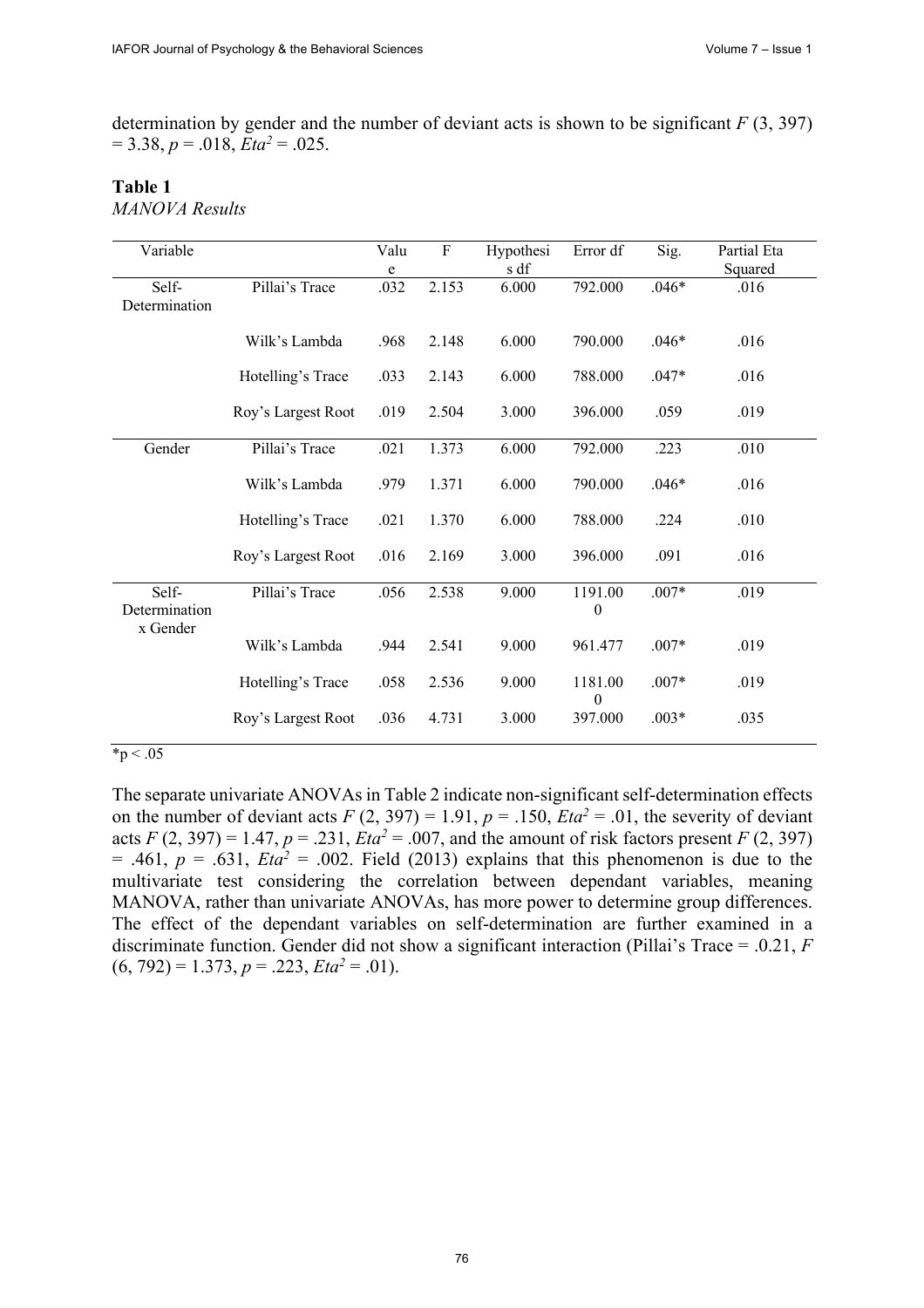| Variable                                                             | Self-Determination | Gender       | Self-<br>Determination x<br>Gender |  |  |
|----------------------------------------------------------------------|--------------------|--------------|------------------------------------|--|--|
|                                                                      | $(F_{2, 397})$     | $(F_2, 397)$ | $(F_{2, 397})$                     |  |  |
| Number of Deviant Acts                                               | 1.91               | .831         | $3.38*$                            |  |  |
| Severity of Deviant Acts                                             | 1.47               | .284         | 2.11                               |  |  |
| <b>Amount of Risk Factors Present</b><br>$\sim$ $\sim$ $\sim$ $\sim$ | .461               | 1.57         | 1.63                               |  |  |

### **Table 2**

*Univariate Analysis of Variance: F Ratios for Three Dependent Variables*

 $*_{p} < .05$ 

A discriminant analysis was run on self-determination to further examine which level(s) or predictor variable(s) significantly affects the dependant variables. This analysis revealed two discriminant functions as seen in Table 3. The first function explained 67.3% of the variance, with a canonical  $R^2 = 0.0038$ , while the second function explained 32.7% of the variance, with a canonical  $R^2$  = .0018. Together these discriminant functions did not significantly differentiate the groups (Wilk's  $\Lambda = .994$ ,  $\chi^2$  (6) = 2.30,  $p = .890$ ). As displayed in Table 4, removing the first function also indicated in a non-significant result (Wilk's  $\Lambda$  = .998,  $\chi^2$  (2) = .754, *p* = .686). The discriminate function plot showed that the first function discriminated the autonomous orientation group from the control orientation group, and the second function differentiated the impersonal orientation group from the prior two. However, as previously noted, there were no significant differences found when comparing the two groupings. The F-ratios, means (M) and standard deviations (SD) for gender and self-determination are illustrated in Table 5. In all cases the means for number of deviant acts, severity of acts, and amount of risk factors present were slightly, though not significantly, higher for males than they were for females.

### **Table 3**

| Function | Eigenvalue | Percent of | Cumulative | Canonical   |
|----------|------------|------------|------------|-------------|
|          |            | Variance   | Percentage | Correlation |
|          | .004       | 67.3       | 67.3       | .062        |
|          | .002       | 32.7       | 100.0      | .043        |
|          |            |            |            |             |

# **Table 4**

| Discriminant Function Analysis Wilk's Lambda |  |  |  |  |
|----------------------------------------------|--|--|--|--|
|----------------------------------------------|--|--|--|--|

| Test of         | Wilk's Lambda Chi-square |       | df | Sig. |
|-----------------|--------------------------|-------|----|------|
| Function( $s$ ) |                          |       |    |      |
| 1 through 2     | .994                     | 2.301 |    | .890 |
|                 |                          |       |    |      |
|                 | 998                      | .754  |    | .686 |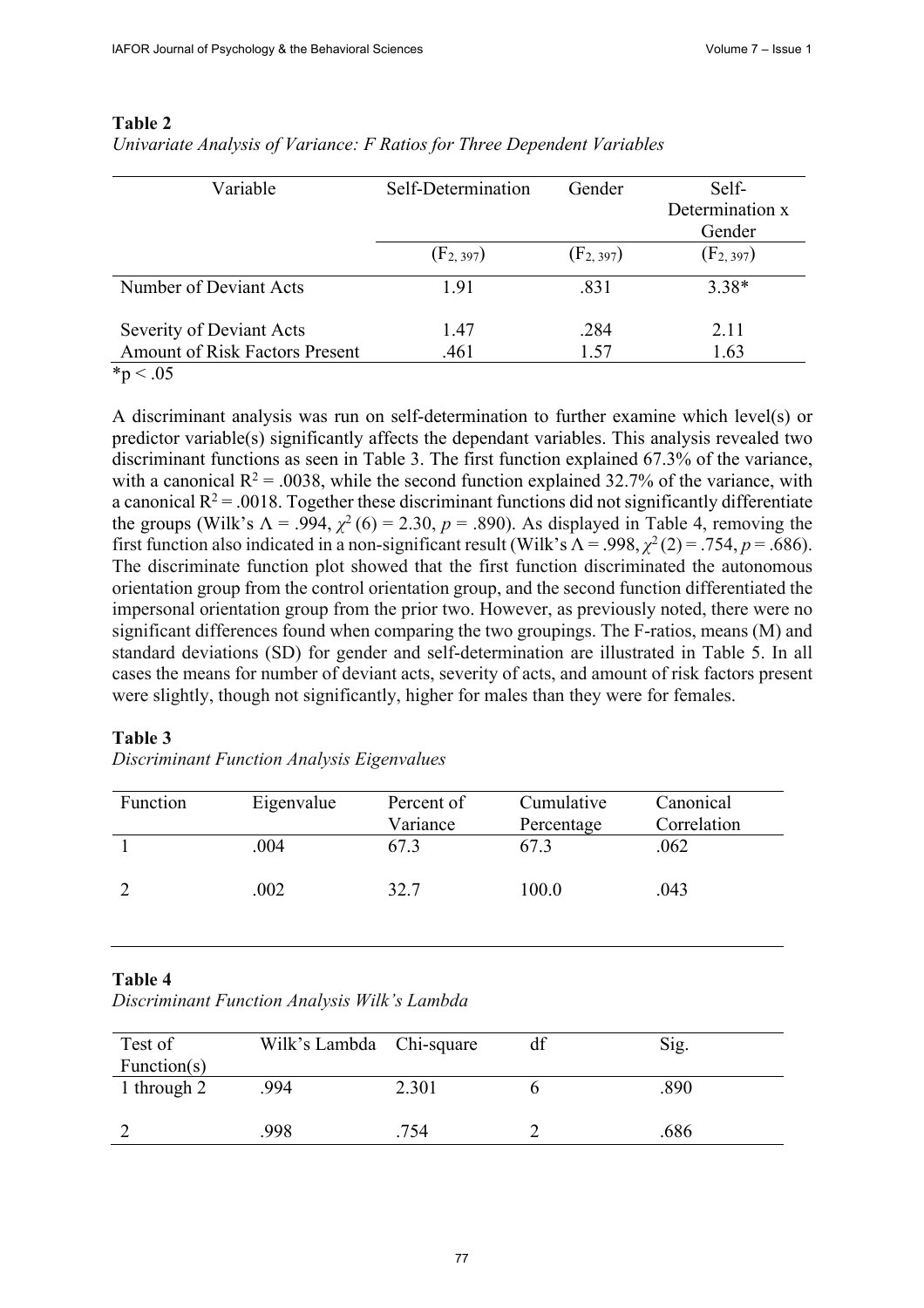| Variable                                    | Gender |           | Self-Determination |           |                          |           |            |           |            |           |
|---------------------------------------------|--------|-----------|--------------------|-----------|--------------------------|-----------|------------|-----------|------------|-----------|
|                                             | Male   |           | Female             |           | Autonomous               |           | Controlled |           | Impersonal |           |
|                                             | М      | <b>SD</b> | М                  | <b>SD</b> | М                        | <b>SD</b> | М          | <b>SD</b> | Μ          | <b>SD</b> |
| Number of                                   | .093   | .075      | .085               | 0.69      | .087                     | .071      | .088       | .065      | .081       | .084      |
| Deviant Acts                                |        |           |                    |           |                          |           |            |           |            |           |
| Severity of<br><b>Deviant Acts</b>          |        |           |                    |           | .165 .158 .138 .138 .146 | .145      | .145       | .121      | .121       | .138      |
| Amount of<br><b>Risk Factors</b><br>Present |        | .454.164  | .409               | .160      | .419                     | .163      | .467       | .156      | .405       | .141      |
| $\sim$ $\sim$ $\sim$ $\sim$                 |        |           |                    |           |                          |           |            |           |            |           |

### **Table 5**

| Observed Means and Standard Deviations for Gender and Self-Determination Groups |  |  |  |
|---------------------------------------------------------------------------------|--|--|--|
|                                                                                 |  |  |  |

 $*_{p}$  < .05

### **Discussion**

The purpose of this study was to first, examine the relationship between gender and selfdetermination and second, to explore the interactions between self-determination and gender, and risk factors and deviance. Self-Determination Theory from Deci and Ryan (1985, 2000, 2008b) served as the foundation for this study. The findings for the first research question, pertaining to the relationship between gender and self-determination examined through a Chisquare Test for Independence, found that gender does not significantly contribute to any one type of self-determination. This finding illustrates that neither males or females are more likely to be included in or contribute to any one particular orientation over the others. Therefore, the gender differential in deviance may not be influenced by a specific gender being generally more or less self-determined (i.e. autonomously motivated vs control motivated).

The second research question explored the relationship between self-determination and gender as independent variables, and deviance and risk factors as dependant variables. The findings for the MANOVA analysis indicated that there was a small but significant group difference for the effects of self-determination related to the number of deviant acts, the severity of deviant acts, and the number of risk factors present. However, upon further inspection, the findings for the follow up contrasts and discriminate analysis indicated there is not a significant difference between the levels of self-determination. This phenomenon occurs in research regularly, as MANOVA gives the original variable (i.e. self-determination) more power when considered all together as a MANOVA, than when it is considered after being split into three groups, as multiple ANOVAs (Field, 2013).

Although the effects were not significant, the general outcomes of this analysis are intriguing. Contrary to the hypothesis, the control and the impersonal orientation were not associated with a higher amount and severity of deviant behaviours. Rather, these orientations were only associated with more deviant behaviours for certain groups. Specifically, the control orientation was only associated with an increase in deviance for females, while increasing deviant behaviours was only associated with the impersonal orientation for males. The autonomous orientation was generally related to higher amounts and severity of deviance. However, it is important to note is that the male gender sample was also quite small when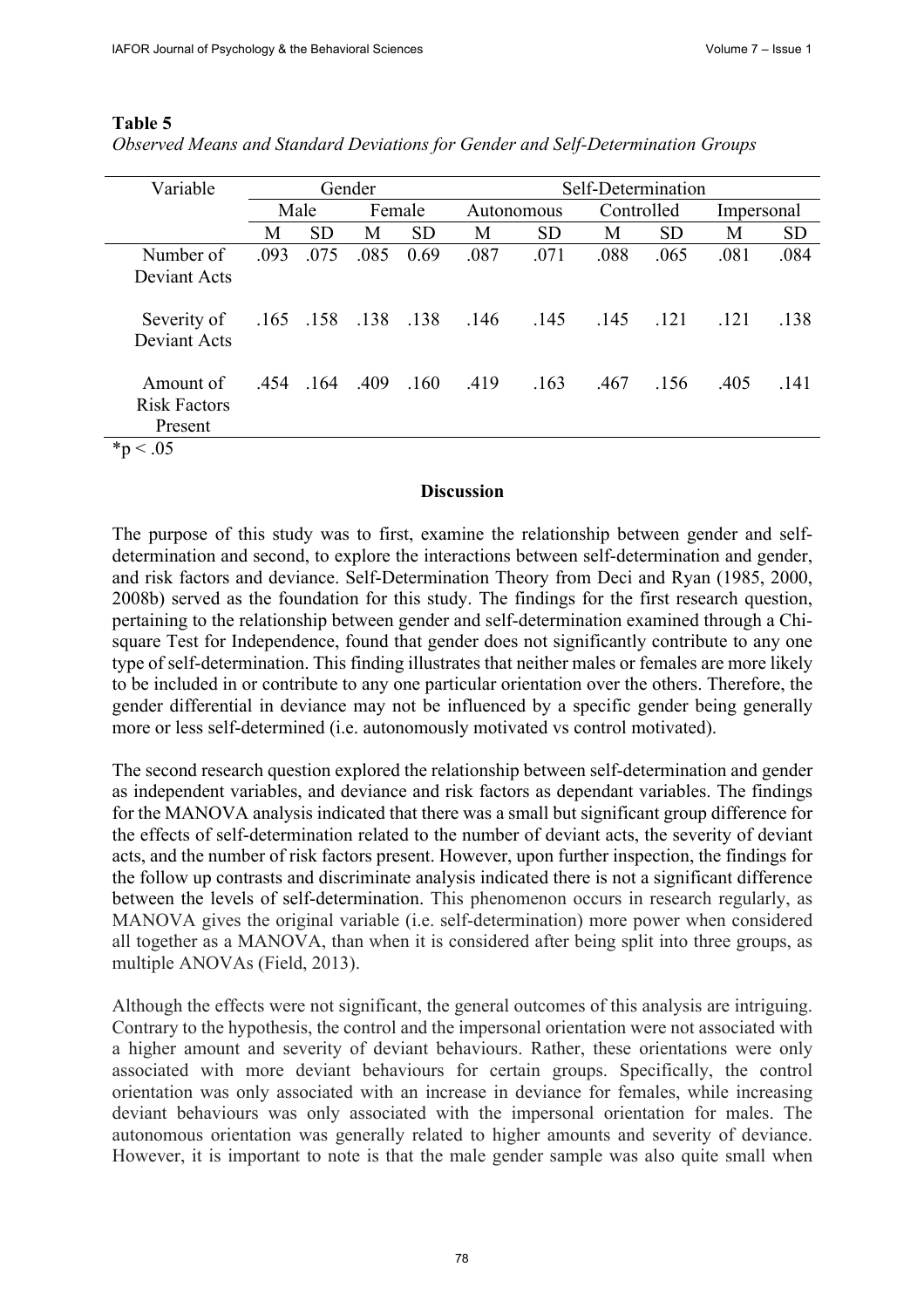compared to the female gender sample. The sample sizes of these groupings may also have an influence on the results found in this study.

Supporting effects for SDT in fulfilling basic psychological needs have been found in workplace, health care, sport, technological, and educational research (Ryan & Deci, 2019; 2020). When one's basic psychological needs and the internalization of autonomy and competence are thwarted, deviant behaviours among students (Niemiec & Ryan, 2009; Ryan, & Deci, 2000) or in the workplace can occur (Manganelli et al., 2018). For example, Van Petegem et al., (2015) found that when parents exert a controlling parenting style their adolescent children experienced frustration in actualizing their need for autonomy which in turn can result in oppositional behaviors.

It was theorized by Deci and Ryan (1985) that those individuals who had or did not have specific life events (such as perceived loss of control or substantial emphasis on external rewards) would be more likely to be orientated in a certain way. The results from this study illustrate that an individual's orientation is not necessarily an indicator of the amount or type of risk factors a given individual has, or if they have or have not engaged in deviant behaviours. It could be that Deci and Ryan's (1985) factors of self-determination are distinctly different or not related to the risk factors reported or that the study's findings are unique to the measures used and subject sample derived

## **Implications**

At the beginning of this study, it was posited that the results may be able to provide more insight into why people engage in deviant behaviours. Although a significant effect was found for the relationship between self-determination, deviance and risk factors, self-determination was only shown to account for 1.6% of the variance in deviance and risk factors. While this relationship is significant, it offers little real-world value. This research may help illustrate the domains in which self-determination has significant effects, such as in work and educational settings as previously shown, and in which domains, such as deviance, other factors may be involved (Baard et al., 2004; Deci et al., 1989; Deci & Ryan, 2008a; Lynch et al., 2005; Vansteenkiste et al., 2004).

As well as providing additional insight into deviant behaviours for educational or research purposes, it is also suggested that the findings could be used to enhance risk assessments and counselling tools. While there may be other mediating factors to address regarding deviance, self-determination has been shown to have a meaningful place within the counselling domain. Deci and Ryan (2008b) illustrated how utilizing self-determination in counselling can help clients to autonomously explore and create change. Deci and Ryan (2008b) discussed the practice of using self-determination to support motivational interviewing techniques, as well as ensuring client's three basic psychological needs are met. Finally, Deci and Ryan (2008b) advocate that integrating self-determination into the counselling process enhances the likelihood that treatment goals will be met and maintained.

# **Conclusion**

### **Limitations**

There are number of limitations to the current study. The first limitation of is that the sample population included unequal sample sizes, with the overall sample composed of a substantially greater number of undergraduate female participants. A second limitation is that the sample population was exclusively made up of University of Saskatchewan students which does not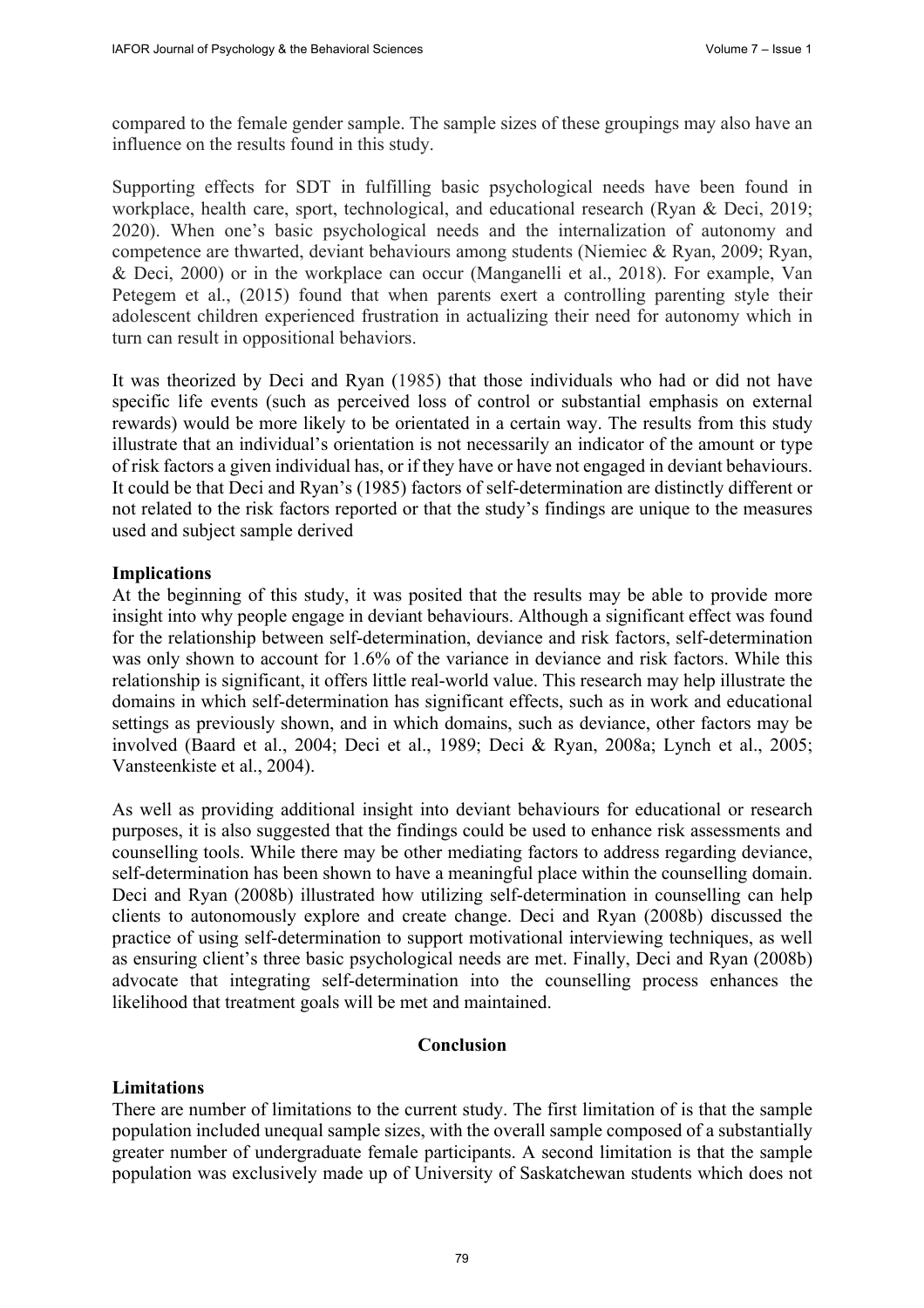necessarily represent the Saskatchewan or Canadian population. A third limitation is that participants were recruited using convenience sampling rather than random sampling. Consequently, the results of this study are not generalizable to populations outside of this participant group. A fourth limitation of this study is that some of the measures used were modified to fit the sample population better, and therefore may not have retained their original measures of validity and reliability. In addition, the VRS is a measure that is typically completed by trained professionals to assess violent offenders, but it was applied to a generally non-violent population in a self-report fashion.

### **Future Research**

This study was exploratory in nature and future research should further investigate the underpinnings of self-determination theory and its' relationship to deviance in larger more representative populations. Recommendations for future research include replicating the study with a general or offender population and utilizing random sampling in order to ensure generalizability. As well, future research should examine what (if any) are the mediating factors in the relationship between self-determination and deviance. Finally, more research is needed into SDT and its application in areas outside of education, work, and personal attributes. In specific, investigations into deviance and risk factors are desired in order to better understand the applicability of SDT. Expanding the research on deviant behaviours will allow for a more informed work and a greater understanding of those who commit antisocial acts. The results of this study indicate that the relationship between SDT, deviance, and the influence of gender, is complex and may not mirror the effects that have been shown between selfdetermination and other concepts.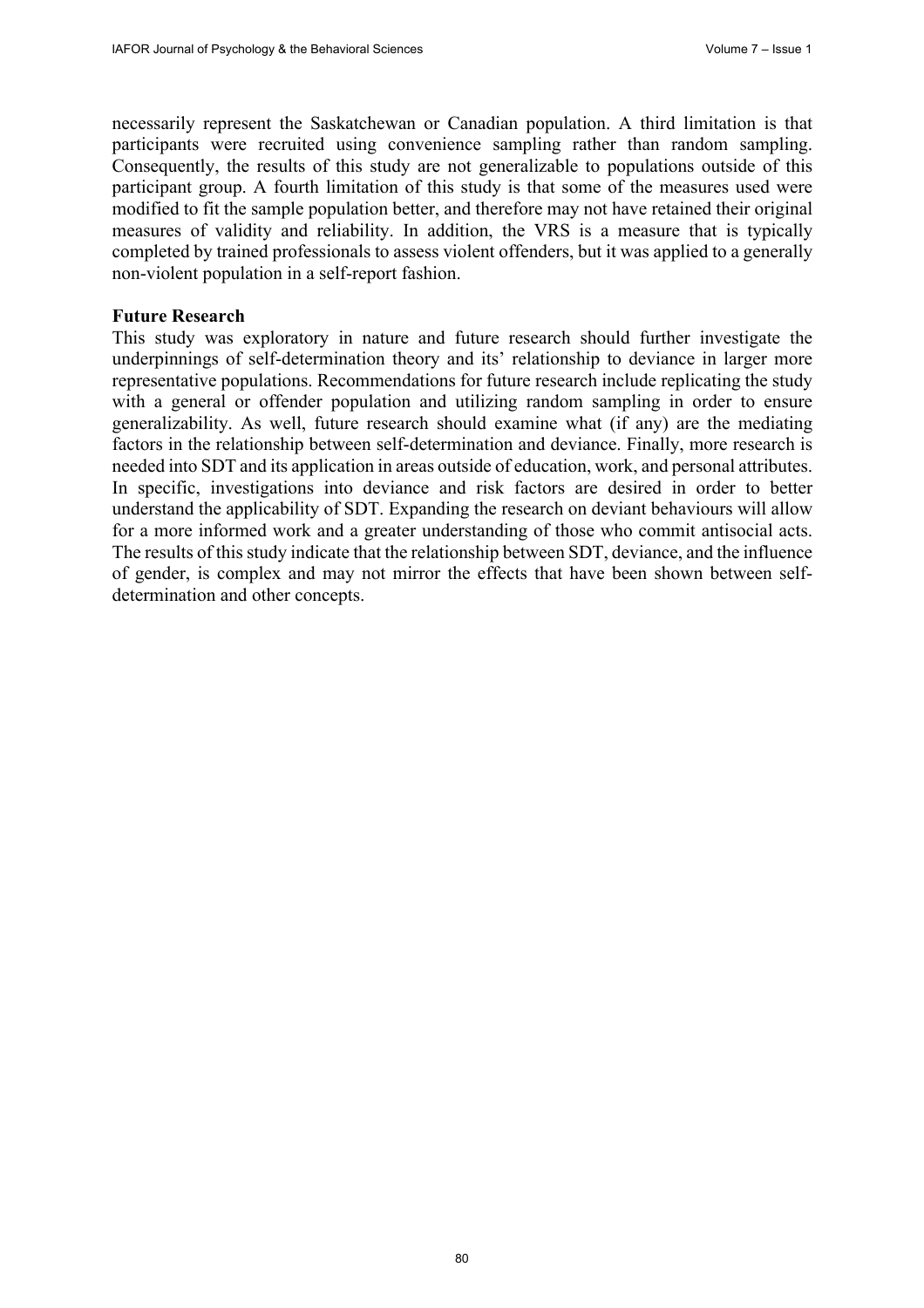# **References**

- Abajobir, A. A., Kisely, S., Williams, G., Strathearn, L., Clavarino, A., & Najman, J. M. (2017). Gender differences in delinquency at 21 years following childhood maltreatment: A birth cohort study. *Personality and Individual Differences*, *106*, 95– 103. <https://doi.org/10.1016/j.paid.2016.10.020>
- Baard, P. P., Deci, E. L., & Ryan, R. M. (2004). Intrinsic need satisfaction: A motivational basis of performance and well‐being in two work settings. *Journal of Applied Social Psychology*, *34*(10), 2045–2068. <https://doi.org/10.1111/j.1559-1816.2004.tb02690.x>
- Chirkov, V. I., & Ryan, R. M. (2001). Parent and teacher autonomy-support in Russian and US adolescents: Common effects on well-being and academic motivation. *Journal of Cross-Cultural Psychology*, *32*(5), 618–635. <https://doi.org/10.1177/0022022101032005006>
- Chirkov, V., Ryan, R. M., Kim, Y., & Kaplan, U. (2003). Differentiating autonomy from individualism and independence: A self-determination theory perspective on internalization of cultural orientations and well-being. *Journal of Personality and Social Psychology*, *84*(1), 97–110. <https://doi.org/10.1037/0022-3514.84.1.97>
- Cho, Y. I., Martin, M. J., Conger, R. D., & Widaman, K. F. (2010). Differential item functioning on antisocial behavior scale items for adolescents and young adults from single-parent and two parent families. *Journal of Psychopathology and Behavioral Assessment*, *32*(2), 157–168. <https://doi.org/10.1007/s10862-009-9145-1>
- Daigle, L. E., Cullen, F. T., & Wright, J. P. (2007). Gender differences in the predictors of juvenile delinquency: Assessing the generality-specificity debate. *Youth Violence and Juvenile Justice*, *5*(3), 254–286. <https://doi.org/10.1177/1541204007301289>
- Deci, E. L., Connell, J. P., & Ryan, R. M. (1989). Self-determination in a work organization. *Journal of Applied Psychology*, *74*(4), 580–590. <https://doi.org/10.1037/0021-9010.74.4.580>
- Deci, E. L., & Ryan, R. M. (1980a). Self-determination theory: When mind mediates behavior. *The Journal of Mind and Behavior*, *1*(1), 33–43. <https://www.jstor.org/stable/43852807>
- Deci, E. L., & Ryan, R. M. (1980b). The empirical exploration of intrinsic motivational processes. In L. Berkowitz (Ed.), Vol. 13. *Advances in experimental social psychology* (pp. 39–80). Academic Press. [https://doi.org/10.1016/S0065-2601\(08](https://doi.org/10.1016/S0065-2601))60130-6
- Deci, E. L., & Ryan, R. M. (1982). Intrinsic motivation to teach: Possibilities and obstacles in our colleges and universities. *New Directions for Teaching and Learning*, *10*, 27–35. <https://doi.org/10.1002/tl.37219821005>
- Deci, E. L., & Ryan, R. M. (1985). The general causality orientations scale: Self determination in personality. *Journal of Research in Personality, 19*(2)*,* 109–134. [https://doi.org/10.1016/0092-6566\(85\)](https://doi.org/10.1016/0092-6566)90023-6
- Deci, E. L., & Ryan, R. M. (2000). The "what" and "why" of goal pursuits: Human needs and the self-determination of behavior. *Psychological Inquiry*, *11*, 227–268. [https://doi.org/10.1207/S15327965PLI1104\\_01](https://doi.org/10.1207/S15327965PLI1104_01)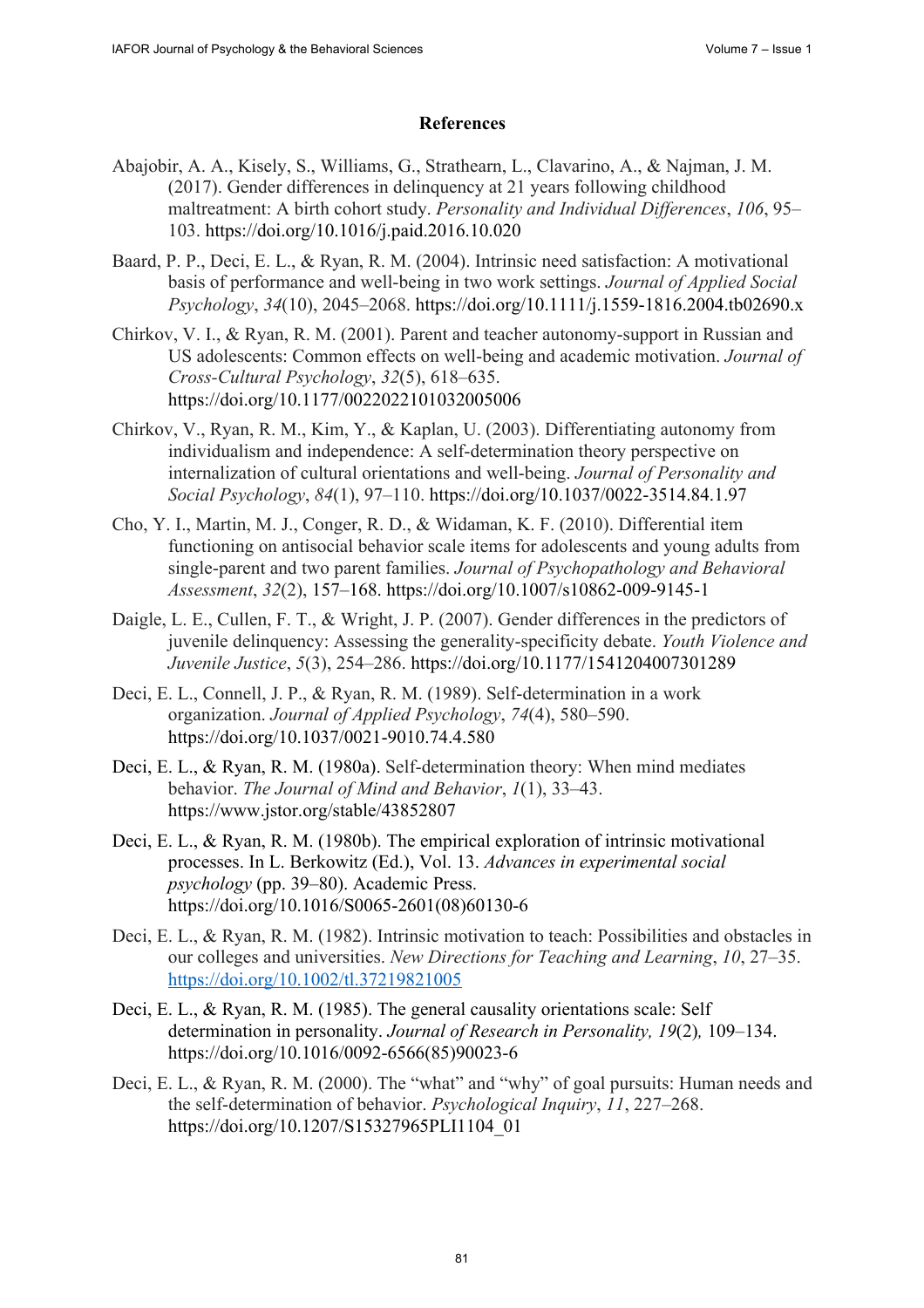- Deci, E. L., & Ryan, R. M. (2008a). Facilitating optimal motivations and psychological wellbeing across life's domains. *Canadian Psychology, 49*(1), 14–23. <https://doi.org/10.1037/0708-5591.49.1.14>
- Deci, E. L., & Ryan, R. M. (2008b). Self-determination theory: A macrotheory of human motivation, development, and health. *Canadian Psychology, 49*(3), 182–185. <https://doi.org/10.1037/a0012801>
- Evans, A.N. (1992). *Using Basic Statistics in the Behavioral Sciences (*2nd ed*).* Prentice Hall.
- Field, A. (2013). *Discovering statistics using IBM SPSS statistics* (4th ed.). Sage.
- Gordon, A. (1998). *The Reliability and validity of the violence risk scale experimental version 1* Master thesis, College of Education, University of Saskatchewan]. Electronic Theses and Dissertations. <http://hdl.handle.net/10388/etd-05202009> 075549
- Government of Canada. (2019). Criminal Code. [https://laws-lois.justice.gc.ca/eng/acts/c-46/.](https://laws-lois.justice.gc.ca/eng/acts/c-46/)
- LaGrange, T. C., & Silverman, R. A. (1999). Low self-control and opportunity: Testing the general theory of crime as an explanation for gender differences in delinquency. *Criminology*, *37*(1), 41–72. <https://doi.org/10.1111/j.1745-9125.1999.tb00479.x>
- Lewis, K., Olver, M. E., & Wong, S. C. (2012). The Violence Risk Scale: Predictive validity and linking changes in risk with violent recidivism in a sample of high-risk offenders with psychopathic traits. *Assessment*, *20*(2), 150–164. <https://doi.org/10.1177/1073191112441242>
- Lynch Jr, M. F., Plant, R. W., & Ryan, R. M. (2005). Psychological needs and threat to safety: Implications for staff and patients in a psychiatric hospital for youth. *Professional Psychology: Research and Practice*, *36*(4), 415. <https://doi.org/10.1037/0735-7028.36.4.415>
- Manganelli, L., Thibault-Landry, A., Forest, J., & Carpentier, J. (2018). Self determination theory can help you generate performance and well-being in the workplace: A review of the literature. *Advances in Developing Human Resources*, *20*(2), 227-240. <https://doi.org/10.1177/1523422318757210>
- Mann, R. E., Hanson, R. K., & Thornton, D. (2010). Assessing risk for sexual recidivism: Some proposals on the nature of psychologically meaningful risk factors. *Sexual Abuse*, *22*(2), 191–217. <https://doi.org/10.1177/1079063210366039>
- Mrazek, P.J., & Haggerty, R.J. (Eds), (1994). *Reducing risks for mental disorders: Frontiers for preventative intervention research.* National Academy Press. [https://doi.org/10.1016/0277-9536\(96\)](https://doi.org/10.1016/0277-9536)80828-8
- Murray, J., & Farrington, D. P. (2010). Risk factors for conduct disorder and delinquency: Key findings from longitudinal studies. *The Canadian Journal of Psychiatry*, *55*(10), 633–642. <https://doi.org/10.1177/070674371005501003>
- Niemiec, C. P., & Ryan, R. M. (2009). Autonomy, competence, and relatedness in the classroom: Applying self-determination theory to educational practice. *Theory and Research in Education*, *7*(2), 133-144. <https://doi.org/10.1177/1477878509104318>
- Office of the Parliamentary Budget Officer. (2018). *Update on costs of incarceration.* Government of Canada.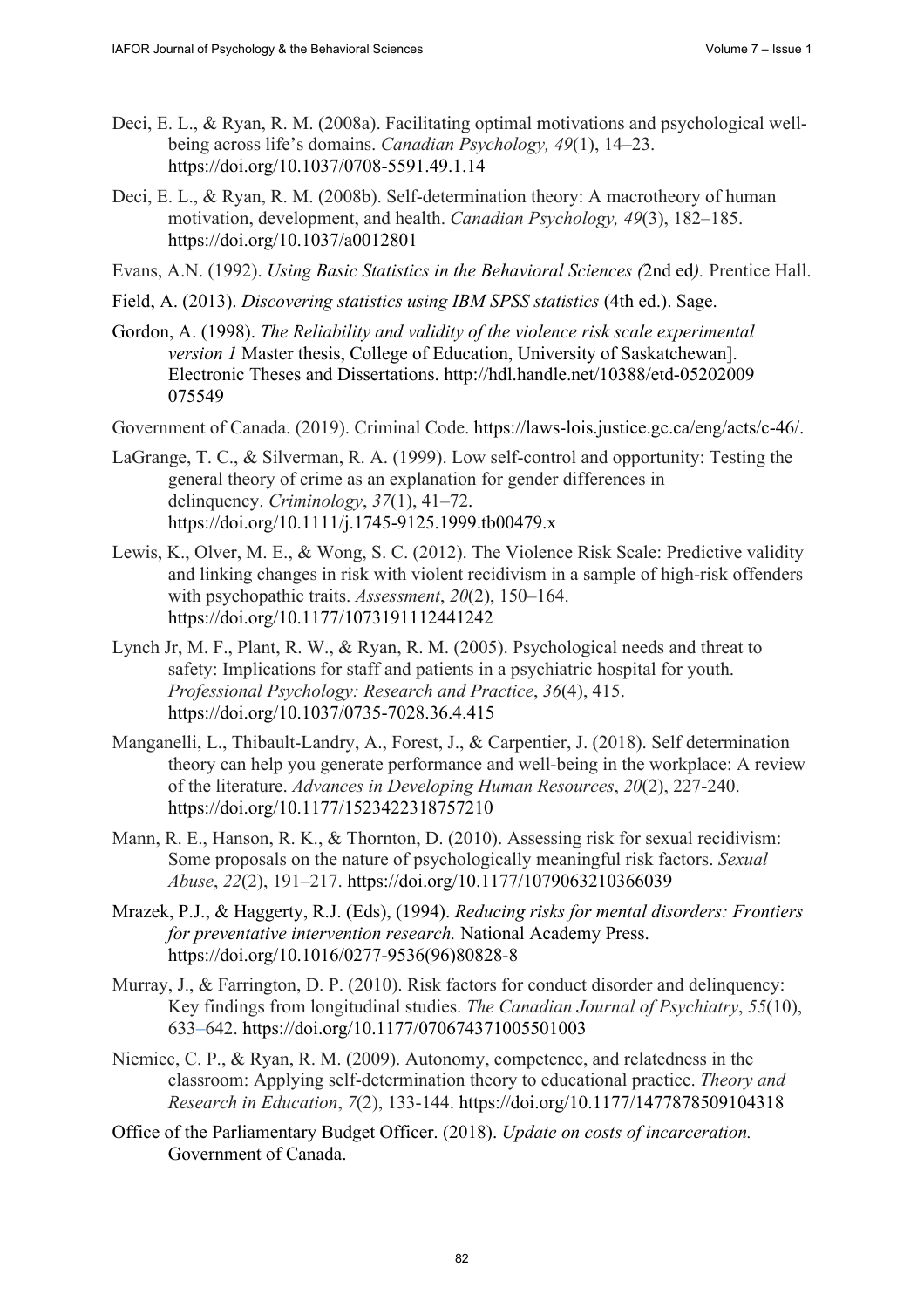- Reavy, R., Stein, L. A. R., Quina, K., & Paiva, A. L. (2014). Assessing conduct disorder: A new measurement approach. *Journal of Correctional Health Care*, *20*(1), 4–17. <https://doi.org/10.1177/1078345813505448>
- Reavy, R., Stein, L. A. R., Paiva, A., Quina, K., & Rossi, J. S. (2012). Validation of the delinquent activities scale for incarcerated adolescents. *Addictive Behaviors*, *37*(7)*,* 875-879. <https://doi.org/10.1016/j.addbeh.2012.03.007>
- Ryan, R., & Deci, E. (2000). Self-Determination Theory and the Facilitation of Intrinsic Motivation, Social Development, and Well-Being. *American Psychologist, 55*(1), 68– 78.
- Ryan, R. M., & Deci, E. L. (2019). Brick by brick: The origins, development, and future of self-determination theory. In *Advances in motivation science* (Vol. 6, pp. 111–156). Elsevier. <https://doi.org/10.1016/bs.adms.2019.01.001>
- Ryan, R. M., Ryan, W. S., Di Domenico, S. I., & Deci, E. L. (2019). The nature and the conditions of human autonomy and flourishing: Self-determination theory and basic psychological needs. In R. M. Ryan (Ed.). *The Oxford handbook of human motivation* (pp. 89–110). (2nd ed.). Oxford University Press. <http://doi.org/10.1093/oxfordhb/9780190666453.013.6>
- Ryan, R. M., & Deci, E. L. (2020). Intrinsic and extrinsic motivation from a self determination theory perspective: Definitions, theory, practices, and future directions. *Contemporary Educational Psychology*, *61,* 1–11. <https://doi.org/10.1016/j.cedpsych.2020.101860>
- Savage, L. (2019). Female offenders in Canada, 2017. <https://www150.statcan.gc.ca/n1/pub/85-002-x/2019001/article/00001-eng.htm>
- Shader, M. (2001). *Risk factors for delinquency: An overview*. US Department of Justice, Office of Justice Programs, Office of Juvenile Justice and Delinquency Prevention. [https://www.ncjrs.gov/pdffiles1/ojjdp/frd030127.pdf?q=risk-and-protective-factors](https://www.ncjrs.gov/pdffiles1/ojjdp/frd030127.pdf?q=risk-and-protective-factors-of-child-delinquency)of-[child-delinquency.](https://www.ncjrs.gov/pdffiles1/ojjdp/frd030127.pdf?q=risk-and-protective-factors-of-child-delinquency)
- Sheldon, K. M., Elliot, A. J., Ryan, R. M., Chirkov, V., Kim, Y., Wu, C., ... & Sun, Z. (2004). Self-concordance and subjective well-being in four cultures. *Journal of Cross-Cultural Psychology*, *35*(2), 209–223. <https://doi.org/10.1177/0022022103262245>
- Steffensmeier, D., & Allan, E. (1996). Gender and crime: Toward a gendered theory of female offending. *Annual Review of Sociology*, *22*(1), 459–487. <https://doi.org/10.1146/annurev.soc.22.1.459>
- The John Howard Society of Canada. (2018). Financial facts on Canadian prisons. <http://johnhoward.ca/blog/financial-facts-canadian-prisons/>
- Van Petegem, S., Soenens, B., Vansteenkiste, M., & Beyers, W. (2015). Rebels with a cause? Adolescent defiance from the perspective of reactance theory and self-determination theory. *Child Development*, *86*(3), 903–918. <https://doi.org/10.1111/cdev.12355>
- Vansteenkiste, M., Simons, J., Soenens, B., & Lens, W. (2004). How to become a persevering exerciser? Providing a clear, future intrinsic goal in an autonomysupportive way. *Journal of Sport and Exercise Psychology*, *26*(2), 232–249. <https://doi.org/10.1123/jsep.26.2.232>